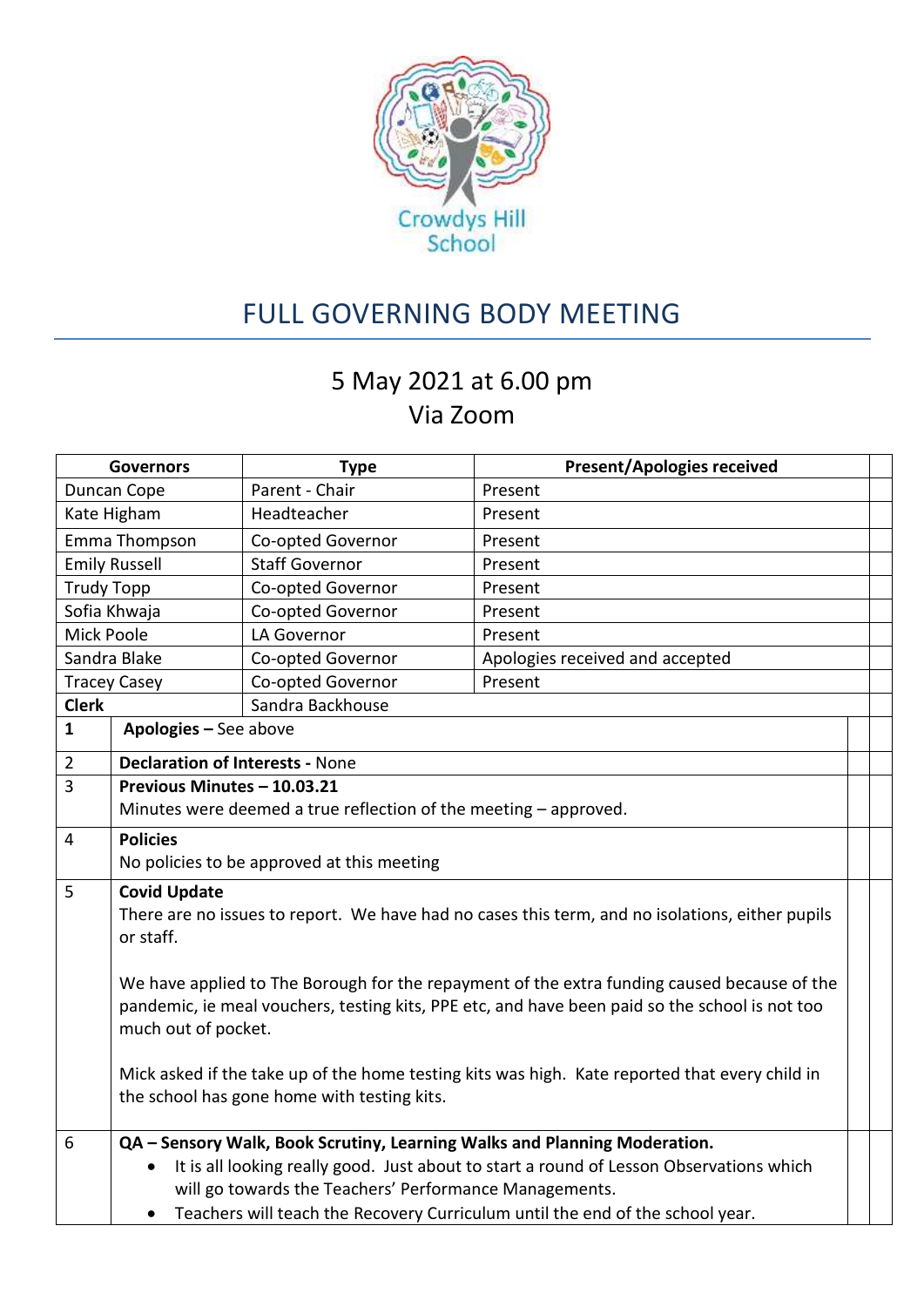|                | Staff are having training on the sensory rooms, to make sure they know how to use<br>them effectively.<br>Question: Once the Sensory Room training is completed will that be it for the Sensory<br>Training? No, sensory training is continuous - the focus this term was sensory rooms,<br>but they will move on to training on sensory integration, sensory motor skills, the<br>outdoor play areas etc.<br>Question: is there a way of measuring if the Sensory room and other sensory strategies<br>taught has an impact on behaviour. Kate said she will try and find a way to measure it<br>accurately.<br>An advert has gone out for our own Occupational Therapist. |                                                                                                                                                                                      |  |  |  |  |
|----------------|-----------------------------------------------------------------------------------------------------------------------------------------------------------------------------------------------------------------------------------------------------------------------------------------------------------------------------------------------------------------------------------------------------------------------------------------------------------------------------------------------------------------------------------------------------------------------------------------------------------------------------------------------------------------------------|--------------------------------------------------------------------------------------------------------------------------------------------------------------------------------------|--|--|--|--|
| $\overline{7}$ | <b>School Designation Change</b><br>The Borough have said that they cannot see a reason for changing the designation. Kate's                                                                                                                                                                                                                                                                                                                                                                                                                                                                                                                                                |                                                                                                                                                                                      |  |  |  |  |
|                | argument was that it would clarify what admissions we get, however Borough just want the<br>description of the school changed not the designation. The official designation is: Special<br>School for children with complex and different needs.<br>Question: Will Changing the description meet Kate's needs? Kate says that the Borough says it<br>will.                                                                                                                                                                                                                                                                                                                  |                                                                                                                                                                                      |  |  |  |  |
| 8              | We might re-visit at a later date.<br><b>Governor Roles</b>                                                                                                                                                                                                                                                                                                                                                                                                                                                                                                                                                                                                                 |                                                                                                                                                                                      |  |  |  |  |
|                | The following was agreed:                                                                                                                                                                                                                                                                                                                                                                                                                                                                                                                                                                                                                                                   |                                                                                                                                                                                      |  |  |  |  |
|                | Leadership & Management                                                                                                                                                                                                                                                                                                                                                                                                                                                                                                                                                                                                                                                     | Duncan Cope                                                                                                                                                                          |  |  |  |  |
|                | Personnel, Development, Behaviour and                                                                                                                                                                                                                                                                                                                                                                                                                                                                                                                                                                                                                                       | <b>Trudy Topp</b>                                                                                                                                                                    |  |  |  |  |
|                | Welfare                                                                                                                                                                                                                                                                                                                                                                                                                                                                                                                                                                                                                                                                     | <b>Trace Casey</b>                                                                                                                                                                   |  |  |  |  |
|                | Quality of Teaching, Learning and<br>Assessment                                                                                                                                                                                                                                                                                                                                                                                                                                                                                                                                                                                                                             | Mick Poole                                                                                                                                                                           |  |  |  |  |
|                | Outcomes                                                                                                                                                                                                                                                                                                                                                                                                                                                                                                                                                                                                                                                                    | Sofia                                                                                                                                                                                |  |  |  |  |
|                | $16 - 19$ (Sixth Form)                                                                                                                                                                                                                                                                                                                                                                                                                                                                                                                                                                                                                                                      | Emily                                                                                                                                                                                |  |  |  |  |
|                | Early Years (Primary)                                                                                                                                                                                                                                                                                                                                                                                                                                                                                                                                                                                                                                                       | Emma Thompson                                                                                                                                                                        |  |  |  |  |
|                | <b>Additional Funding</b>                                                                                                                                                                                                                                                                                                                                                                                                                                                                                                                                                                                                                                                   | Sandra Blake                                                                                                                                                                         |  |  |  |  |
|                | <b>Headteacher's Report</b>                                                                                                                                                                                                                                                                                                                                                                                                                                                                                                                                                                                                                                                 |                                                                                                                                                                                      |  |  |  |  |
|                | Long report this meeting.                                                                                                                                                                                                                                                                                                                                                                                                                                                                                                                                                                                                                                                   |                                                                                                                                                                                      |  |  |  |  |
|                | Attendance – dramatic drops – caused by Covid absences.                                                                                                                                                                                                                                                                                                                                                                                                                                                                                                                                                                                                                     |                                                                                                                                                                                      |  |  |  |  |
|                | Behaviour - It was noted that the number of pupils is missing in the report. A new HTs report                                                                                                                                                                                                                                                                                                                                                                                                                                                                                                                                                                               |                                                                                                                                                                                      |  |  |  |  |
|                |                                                                                                                                                                                                                                                                                                                                                                                                                                                                                                                                                                                                                                                                             | is inserted below. The numbers are made up of mainly Primary and 1 Year 8 child who we<br>have said we can't meet need. She is part time and 2:1, but there are incidents every day. |  |  |  |  |
|                | Question: Do the Borough recognise that we cant meet need?                                                                                                                                                                                                                                                                                                                                                                                                                                                                                                                                                                                                                  |                                                                                                                                                                                      |  |  |  |  |
|                | Answer: The Borough have said we can meet need and have asked us to apply for new                                                                                                                                                                                                                                                                                                                                                                                                                                                                                                                                                                                           |                                                                                                                                                                                      |  |  |  |  |
|                |                                                                                                                                                                                                                                                                                                                                                                                                                                                                                                                                                                                                                                                                             | funding, which we are doing. School do not think this is the solution and will re-visit once the                                                                                     |  |  |  |  |
|                | additional funding is in place.                                                                                                                                                                                                                                                                                                                                                                                                                                                                                                                                                                                                                                             |                                                                                                                                                                                      |  |  |  |  |
|                | Finance – It looks like we have a very large rollover, however this is ear-marked for the Farm<br>Renovations.                                                                                                                                                                                                                                                                                                                                                                                                                                                                                                                                                              |                                                                                                                                                                                      |  |  |  |  |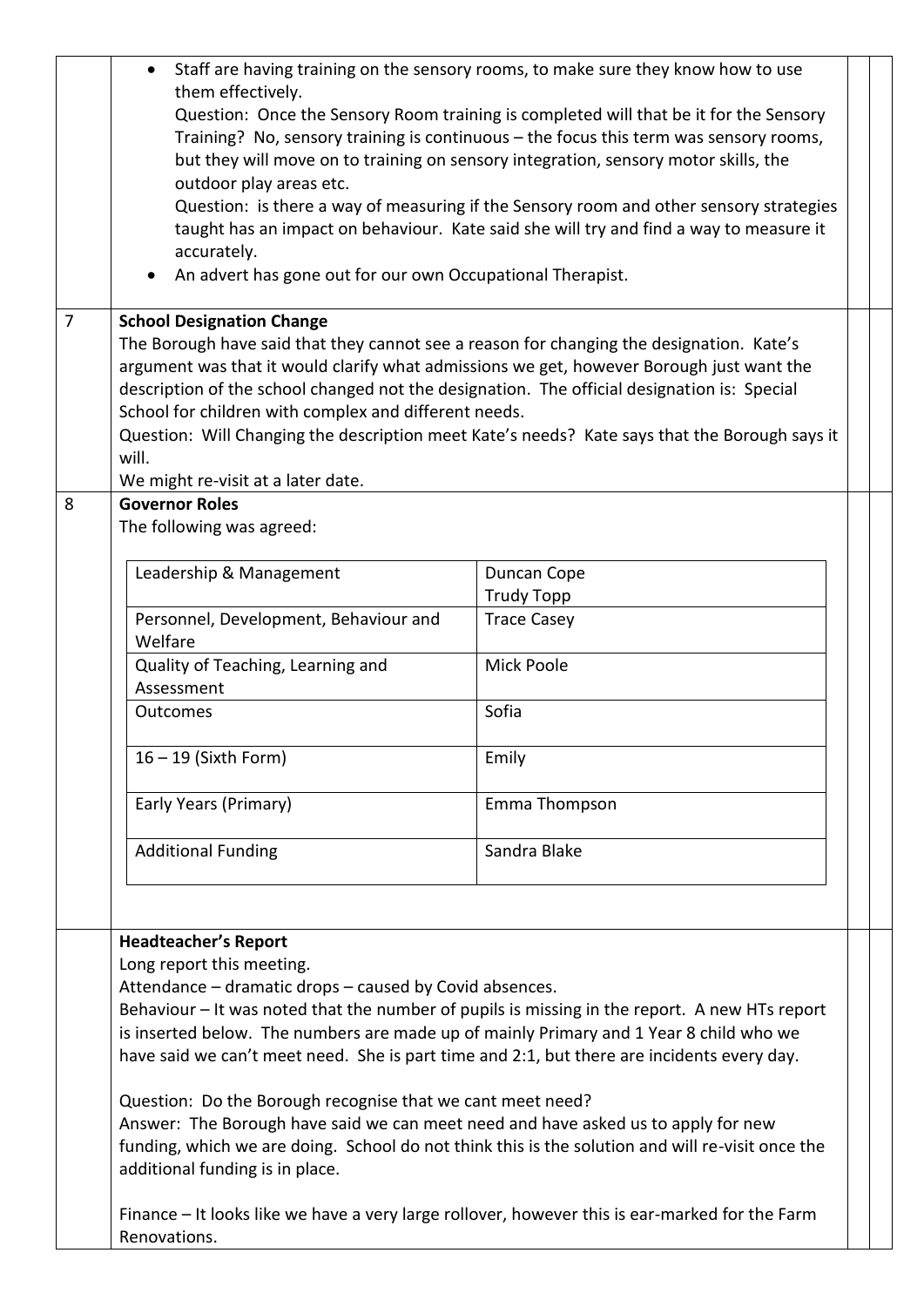|    | Outcomes: This is reported as a percentage of those within range and on track (judged as<br>green) to make good or better progress. This is RAG rated.                                                                                                                                                                                                                                                   |  |  |  |
|----|----------------------------------------------------------------------------------------------------------------------------------------------------------------------------------------------------------------------------------------------------------------------------------------------------------------------------------------------------------------------------------------------------------|--|--|--|
|    | Question: the figures are low in KS3 are the interventions still being used?<br>Answer: There is a lot of anxiety in one particular Year 7 class and a couple of the year 8 classes<br>which is bringing the percentage down. There are lot of mental health issues and home-life<br>issues in those classes. We are still using the interventions - especially our own Counsellor and<br>ELSA sessions. |  |  |  |
|    | Safeguarding – Concerns don't seem to be very high considering the percentages in the<br>Outcomes section.<br>Answer and Action: It appears that CPOMS has not been included. Kate will make sure this is<br>put right                                                                                                                                                                                   |  |  |  |
|    | Action Completed: New HTs report inserted below                                                                                                                                                                                                                                                                                                                                                          |  |  |  |
|    | Governors were happy with the report.<br>HT report 2021<br>spring term.docx                                                                                                                                                                                                                                                                                                                              |  |  |  |
| 10 | <b>Training</b>                                                                                                                                                                                                                                                                                                                                                                                          |  |  |  |
|    | There is a big government push at the moment for investigating sexual harassment in schools.<br>It has been discovered that there is a lot of it going on in schools.                                                                                                                                                                                                                                    |  |  |  |
|    | Question: how do the children recognise that this is happening?<br>Should this be included in the PSHE curriculum?<br>Answer: Kate will investigate re PSHE curriculum.                                                                                                                                                                                                                                  |  |  |  |
|    | Action: Clerk to investigate the availability of training on this subject for Governors.                                                                                                                                                                                                                                                                                                                 |  |  |  |
|    | Action Completed: Clerk has emailed Patrick Cummings (Governor Support) to see if he is<br>available to repeat his training event for our Governors. His reply is below:                                                                                                                                                                                                                                 |  |  |  |
|    | "It is not something I normally do but I will need to update the presentation once Ofsted have<br>reported back etc as the guidance I am sure will change. This means I might run an extra<br>session as before which all your governors could attend or just do an update briefing. It all<br>depends on what the outcomes are and how much is changes on what I will do.                               |  |  |  |
|    | Let's leave it until I know what I am doing and we can then decide either to invite your<br>governors to the general session or I will attend one of your board meetings.<br>Sound ok?"                                                                                                                                                                                                                  |  |  |  |
|    | As soon as Clerk has further advice she will let Governors know.                                                                                                                                                                                                                                                                                                                                         |  |  |  |
| 11 | <b>SEF &amp; Development Plan</b>                                                                                                                                                                                                                                                                                                                                                                        |  |  |  |
|    | <b>Standing Item</b><br>SEF is reviewed at the end of this term and will be forwarded to Governors. (This was<br>completed on 16.03.21 and emailed out to Governors).<br>This will be re-written in the next few weeks.                                                                                                                                                                                  |  |  |  |